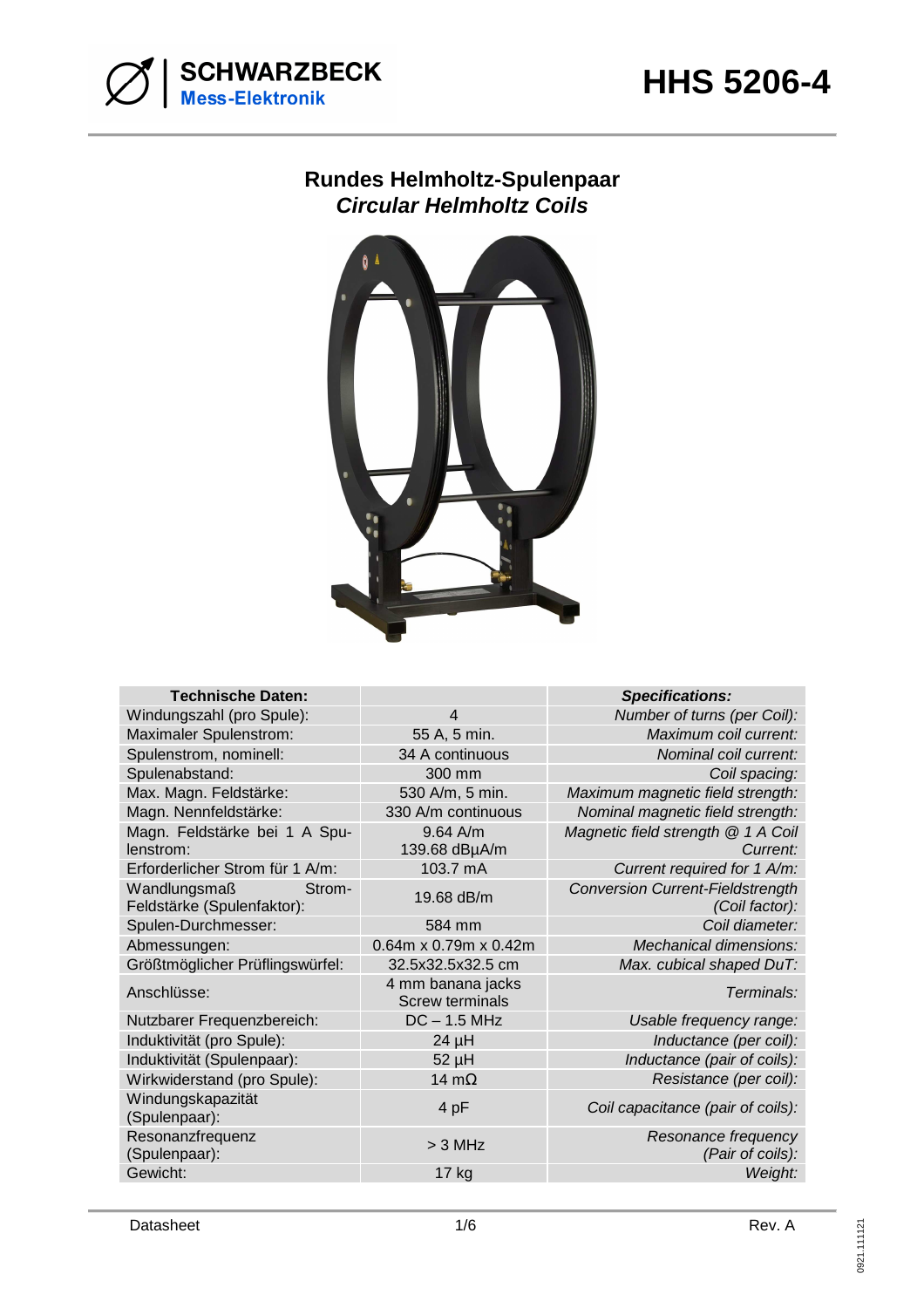#### **Beschreibung: Description:**

**SCHWARZBECK**<br>Mess-Elektronik

Das Helmholtz-Spulenpaar eignet sich zur Erzeugung exakt definierter magnetischer Felder von DC bis über das obere Ende des Audiofrequenzbereichs hinaus. Die erzeugte Feldstärke steht in streng linearem Zusammenhang zum Spulenstrom. Aus der Spulengeometrie, dem Strom und der Windungszahl lässt sich die resultierende Feldstärke exakt analytisch (oder auch numerisch) berechnen. Daher ist die HHS 5206-4 ideal für Kalibrierungen von Magnetfeldsonden einsetzbar. Aufgrund der thermisch hochbelastbaren Teflon ummantelter Bewicklung lassen sich (kurzzeitig) magnetische Felder bis ca. 530 A/m erzeugen. Typische Anwendungsfälle sind Immunitätsprüfungen im KFZ-Bereich und nach MIL STD 461. Bei der Felderzeugung mit Helmholtzspulen ist die magnetische Feldstärke streng proportional zum Spulenstrom. Letztendlich lässt sich die Kalibrierung der Magnetfeldstärke auf eine Strommessung (oder z.B. auf den Spannungsabfall an einem bekannten Vorwiderstand) zurückführen.

Die Helmholtzspule selbst wird wegen des einfachen Zusammenhangs zwischen Strom und Feldstärke in der Regel nicht kalibriert sondern gilt als Primärnormal. Ansonsten können die erzeugten Feldstärken auch mit Feldspulen oder Sensorspulen nachgemessen werden.

#### **Inbetriebnahme: Installation:**

Die Helmholtzspule sollte in ausreichendem Abstand von möglichen Magnetfeldquellen (z.B. Transformatoren in Netzteilen von Messgeräten, stromdurchflossenen Leitern, Bildschirmen, Oszillografenröhren, Elektromotoren, Lautsprecher usw.) auf einem Tisch positioniert werden. Alle magnetischen Metallteile (d.h. Eisen / Stahl, Kobalt und Nickel) sollten aus der unmittelbaren Spulenumgebung entfernt werden. Die Anschlussleitungen vom Generator zur Helmholtzspule sollten verdrillt werden, um unerwünschte Einkopplungen magnetischer Flüsse zu vermeiden. Die Klemmen der Spule sind mit Kennbuchstaben A, B, C und D gekennzeichnet. Der Generator (Stromquelle, Audio-Verstärker ...) wird mit den Klemmen A und C der Spule verbunden.

Das kurze, mitgelieferte Kabel verbindet die Klemmen B und D.

Helmholtz-Coils are especially designed to generate precisely defined magnetic fields from DC to the upper end of the audio frequency range and beyond. The generated fields are in a strongly linear relation to the coil current. The field strength can be calculated exactly by analytical (or numerical) methods, based on the coils' geometry, the number of turns and the coil current. Therefore the HHS 5206-4 is ideally suited for the calibration of magnetic field probes or sensors. Due to the high temperature proof Teflon-coated wire packet it is possible to generate magnetic fields up to approx. 530 A/m (for a short time). Typical applications are magnetic immunity testing according to automotive standards or MIL STD 461. When generating magnetic fields with Helmholtz coils the coil current is directly proportional to the magnetic field strength.

The calibration of the magnetic field is finally traceable to a current measurement (or to a voltage drop at a known resistor).

The Helmholtz Coil itself is usually considered as primary standard due to the easily calculable relation between current and field strength. If this relation should be controlled, a loop sensor or monitoring loop can be used to determine the actual field strenath.

The Helmholtz-Coils should be installed on a desk in a sufficiently large separation from sources of unintentional magnetic fields, e.g. transformers in power supplies, conductors carrying high currents, computer monitors, loudspeakers, cathode ray tubes (CRT) and so on. All kinds of magnetic material (e.g. steel, nickel, cobalt) should be removed from the near surrounding of the coil. The wires which are used to connect the current source with the Helmholtz-Coil should be twisted to avoid an unwanted injection of magnetic flux.

The coil terminals are assigned with the characters A, B, C and D. The generator (current source, audio-amplifier...) is connected to the terminals A and C, the terminals B and D are connected with the short cable supplied with the coil.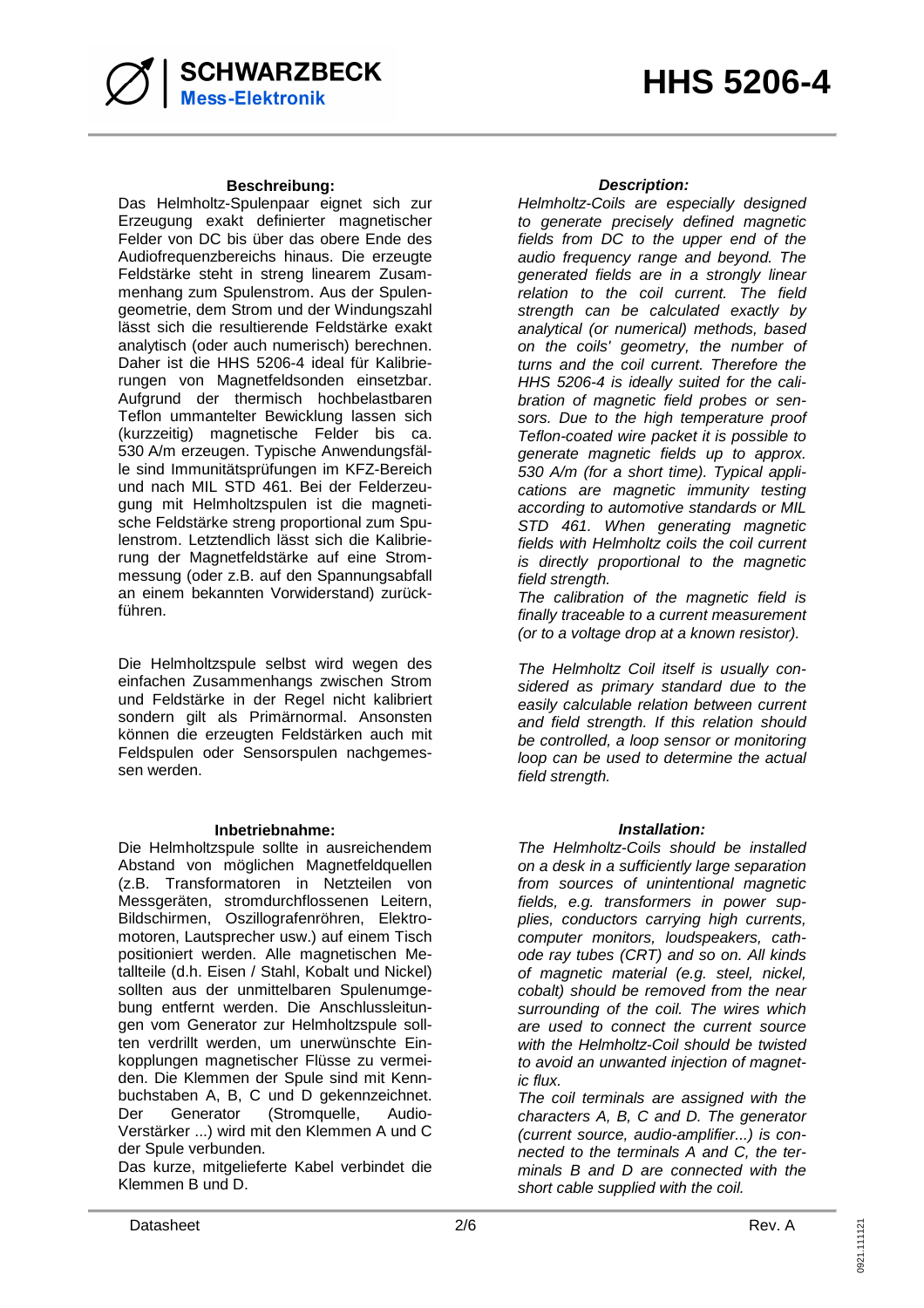

Zur Kontrolle kann die magnetische Feldstärke im Innern des Spulenpaares gemessen werden. Bei falschem Anschluss wird genau in der Mitte zwischen den Spulen ein starker Feldstärkeabfall festzustellen sein, da sich die Felder der Spulen gegenseitig aufheben.

An additional verification can be done by measuring the magnetic fieldstrength between the coils. Assuming a wrong connection, the fieldstrength decays very sharply in the center between the coils, because the fields compensate each other.



## HHS 5206-4 Magnetic Fieldstrength along longitudinal Coil Axis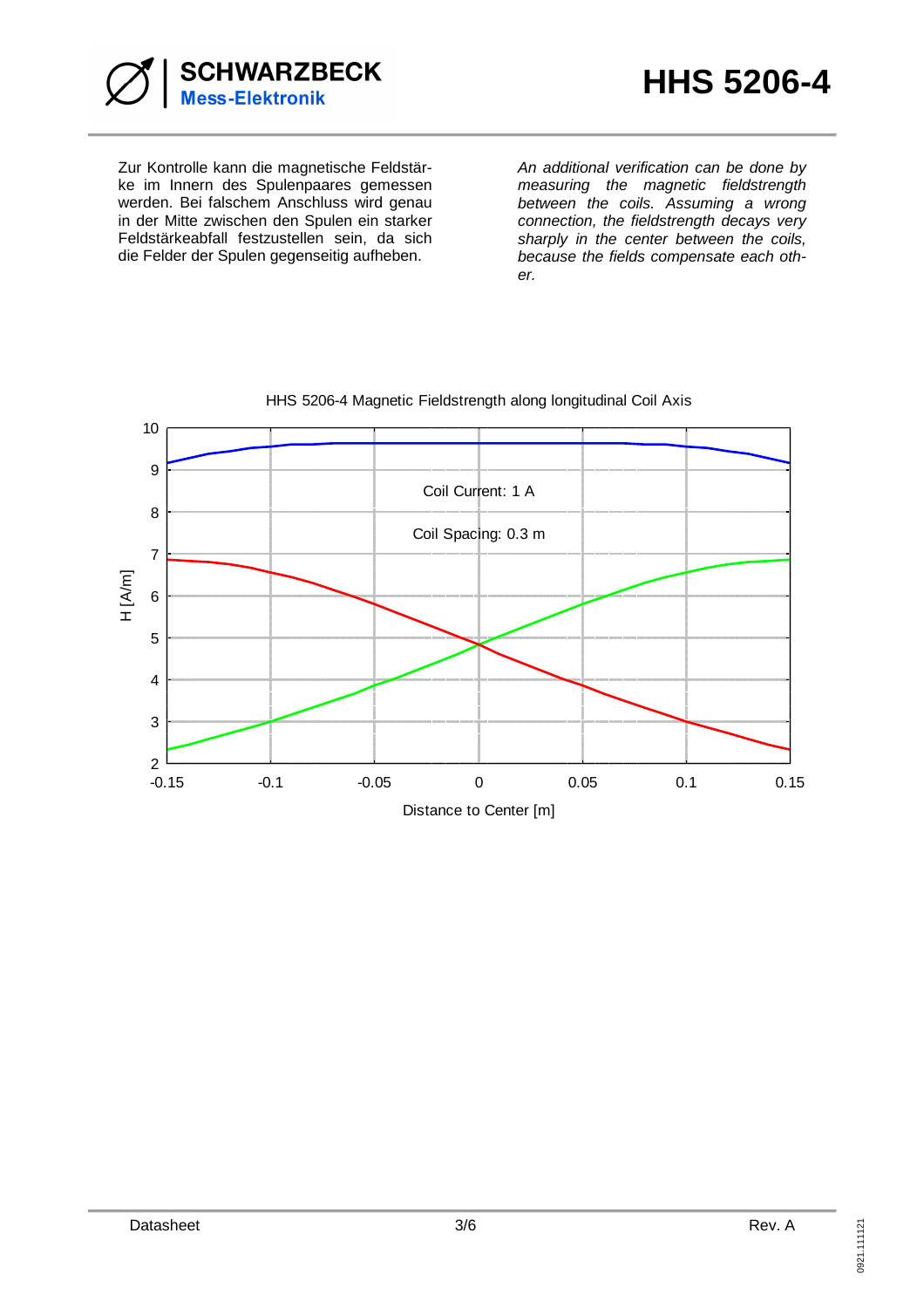| $\bigotimes$ SCHWARZBECK |  |  |
|--------------------------|--|--|
|                          |  |  |

| Längskomponente der magnetischen Feldstärke H entlang der Spulenlängsachse |       |                |       |        |                |        |
|----------------------------------------------------------------------------|-------|----------------|-------|--------|----------------|--------|
| Magnet. Fieldstrength H, longitudinal component along rotational axis      |       |                |       |        |                |        |
| Abstand zur<br>Spulenmitte<br>Distance to Coil                             | H1    | H <sub>2</sub> | Hges  | H1     | H <sub>2</sub> | Hges   |
| Center                                                                     |       |                |       |        |                |        |
| cm                                                                         | A/m   | A/m            | A/m   | dBµA/m | dBµA/m         | dBµA/m |
| 0.0                                                                        | 4.820 | 4.820          | 9.641 | 133.66 | 133.66         | 139.68 |
| 1.0                                                                        | 5.022 | 4.620          | 9.641 | 134.02 | 133.29         | 139.68 |
| 2.0                                                                        | 5.222 | 4.421          | 9.643 | 134.36 | 132.91         | 139.68 |
| 3.0                                                                        | 5.420 | 4.225          | 9.645 | 134.68 | 132.52         | 139.69 |
| 4.0                                                                        | 5.613 | 4.033          | 9.646 | 134.98 | 132.11         | 139.69 |
| 5.0                                                                        | 5.800 | 3.846          | 9.646 | 135.27 | 131.70         | 139.69 |
| 6.0                                                                        | 5.978 | 3.665          | 9.643 | 135.53 | 131.28         | 139.68 |
| 7.0                                                                        | 6.145 | 3.490          | 9.634 | 135.77 | 130.86         | 139.68 |
| 8.0                                                                        | 6.299 | 3.320          | 9.619 | 135.98 | 130.42         | 139.66 |
| 9.0                                                                        | 6.437 | 3.158          | 9.595 | 136.17 | 129.99         | 139.64 |
| 10.0                                                                       | 6.559 | 3.002          | 9.561 | 136.34 | 129.55         | 139.61 |
| 11.0                                                                       | 6.661 | 2.853          | 9.514 | 136.47 | 129.11         | 139.57 |
| 12.0                                                                       | 6.742 | 2.711          | 9.453 | 136.58 | 128.66         | 139.51 |
| 13.0                                                                       | 6.801 | 2.576          | 9.377 | 136.65 | 128.22         | 139.44 |
| 14.0                                                                       | 6.837 | 2.447          | 9.284 | 136.70 | 127.77         | 139.35 |
| 15.0                                                                       | 6.849 | 2.324          | 9.173 | 136.71 | 127.33         | 139.25 |
| Spulenstrom: 1 A, Spulenabstand: 300 mm                                    |       |                |       |        |                |        |
| Coil Current: 1 A, Coil Separation: 300 mm                                 |       |                |       |        |                |        |

## **Typischer Messaufbau bei Magnetfeld-Immunitätsprüfungen Typical Test Setup for Immunity against magnetic fields**

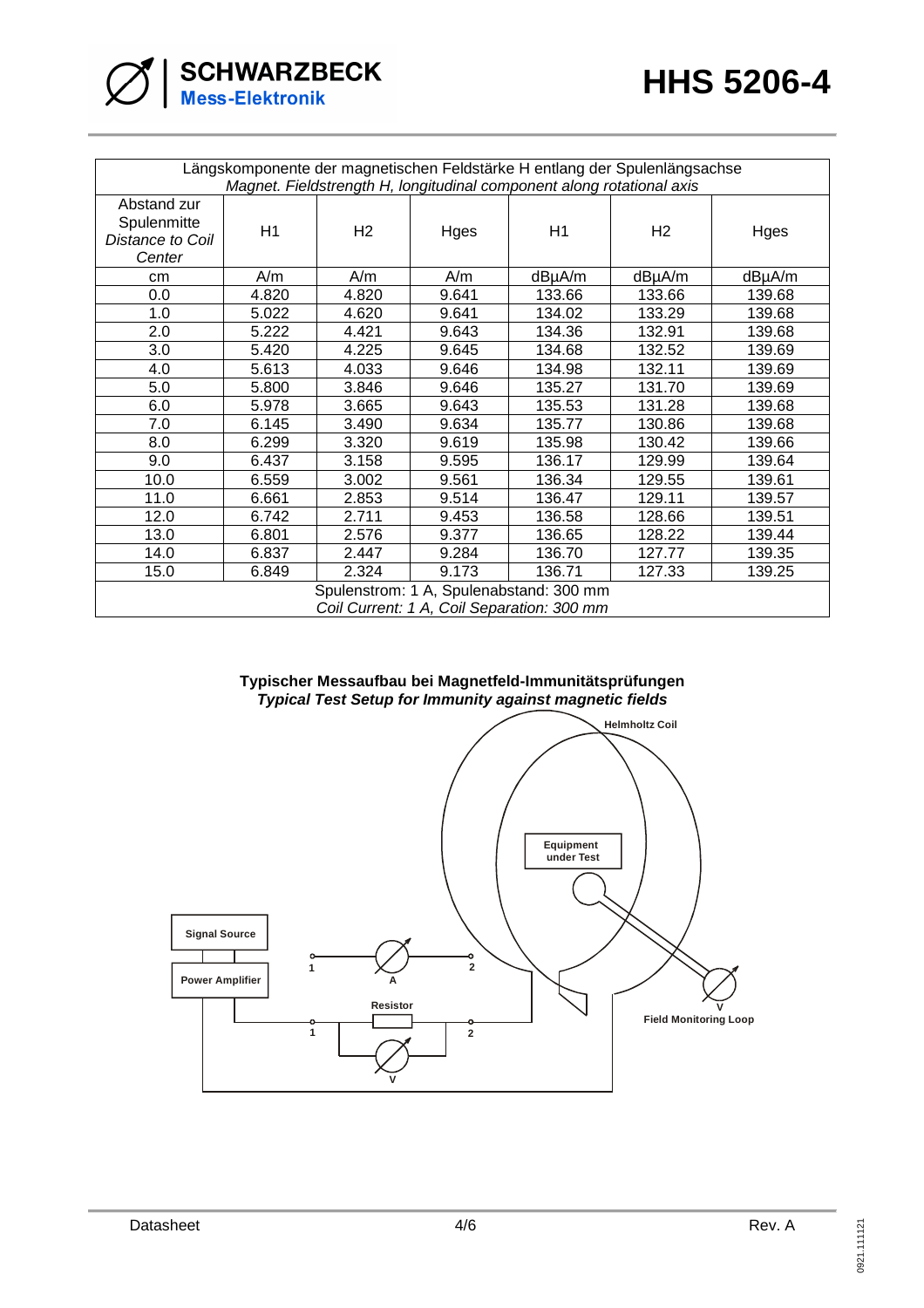

Zur Bestimmung der Magnetfeldstärke eignen sich im wesentlichen zwei Verfahren:

- 1. Bestimmung des Spulenstroms
- mit kalibriertem Stromwandler,
- durch Messung des Spannungsabfalls an einem bekannten Vorwiderstand,
- direkte Strommessung.

2. Bestimmung der Feldstärke mit Hilfe einer Sensorspule.

Die direkte Strommessung hat den Nachteil, dass die Messgeräte bei hohen Dauerströmen recht heiß werden, was zu erhöhter Messunsicherheit und sogar zur Zerstörung führen kann.

Die Messung mit einem Stromwandler ist thermisch unkritisch und darüber hinaus kann eine Potentialtrennung zwischen Messkreis und Verstärker-ausgangskreis erreicht werden.

 Bei der Messung des Spannungsabfalls an einem bekannten Vorwiderstand (z.B. 100 mΩ / 20 W bis ca. 14 A oder auch 10 m $\Omega$  / 20 W für höchste Ströme) muss für ausreichende Wärmeabfuhr (Kühlkörper) und Potentialtrennung bei netzbetriebenen Messgeräten gesorgt werden. Bei kleinen Shuntwiderständen entsteht zwar weniger Wärme, jedoch können unerwünschte Übergangswiderstände schnell in die Größenordnung des Shuntwiderstandes kommen und damit unnötig hohe Messunsicherheit erzeugen. Bei Frequenzen ab einigen kHz kann die Induktivität des Shunts nicht mehr vernachlässigt werden, es empfiehlt sich daher mit Shunt zu messen, dessen Impedanz Z bekannt ist, z.B. der SHUNT 9571.

Bei der Feldstärkebestimmung mit Hilfe einer Sensorspule erreicht man ebenfalls Potentialtrennung und thermisch unkritische Verhältnisse. Die FESP 5133-7/41 oder FESP 5134-40 sind für diesen Zweck geeignet.

#### **Feldstärkebestimmung: Field strength determination:**

There are two methods to determine the actual magnetic field strength:

- 1. Determination of the coil current
- Current transformer clamp,
- Measuring the voltage drop across a wellknown resistor,
- Direct current measurement.

2. Determination of the field strength using a field monitoring loop.

The direct current measurement has the disadvantage that the measurement equipment itself heats up, which leads to increased measurement uncertainty or even destruction.

The use of a calibrated current transformer clamp has two advantages: it is floating (potential isolation between measuring circuitry and amplifier output circuitry) and without thermal stress.

In cases where the voltage drop across a known resistor (e.g. 100 m $\Omega$  / 20 W up to 14 A or 10 m $\Omega$  for highest currents) is measured, it is essential to provide sufficient cooling and potential isolation of mains driven voltmeters. Using small shunt resistor values causes less heat dissipation may however cause higher measurement uncertainties because the wanted shunt resistance is hardly higher than unwanted contact resistances. Beyond several kHz the inductance of the shunt resistor may become dominant. For that reason a low inductive shunt resistor with well known impedance Z like the SHUNT 9571 should be used.

The determination of the magnetic field strength using a sensor loop (field monitoring loop) allows also potential isolation without temperature stress. The FESP 5133-7/41 or the FESP 5134-40 are suitable for this purpose.